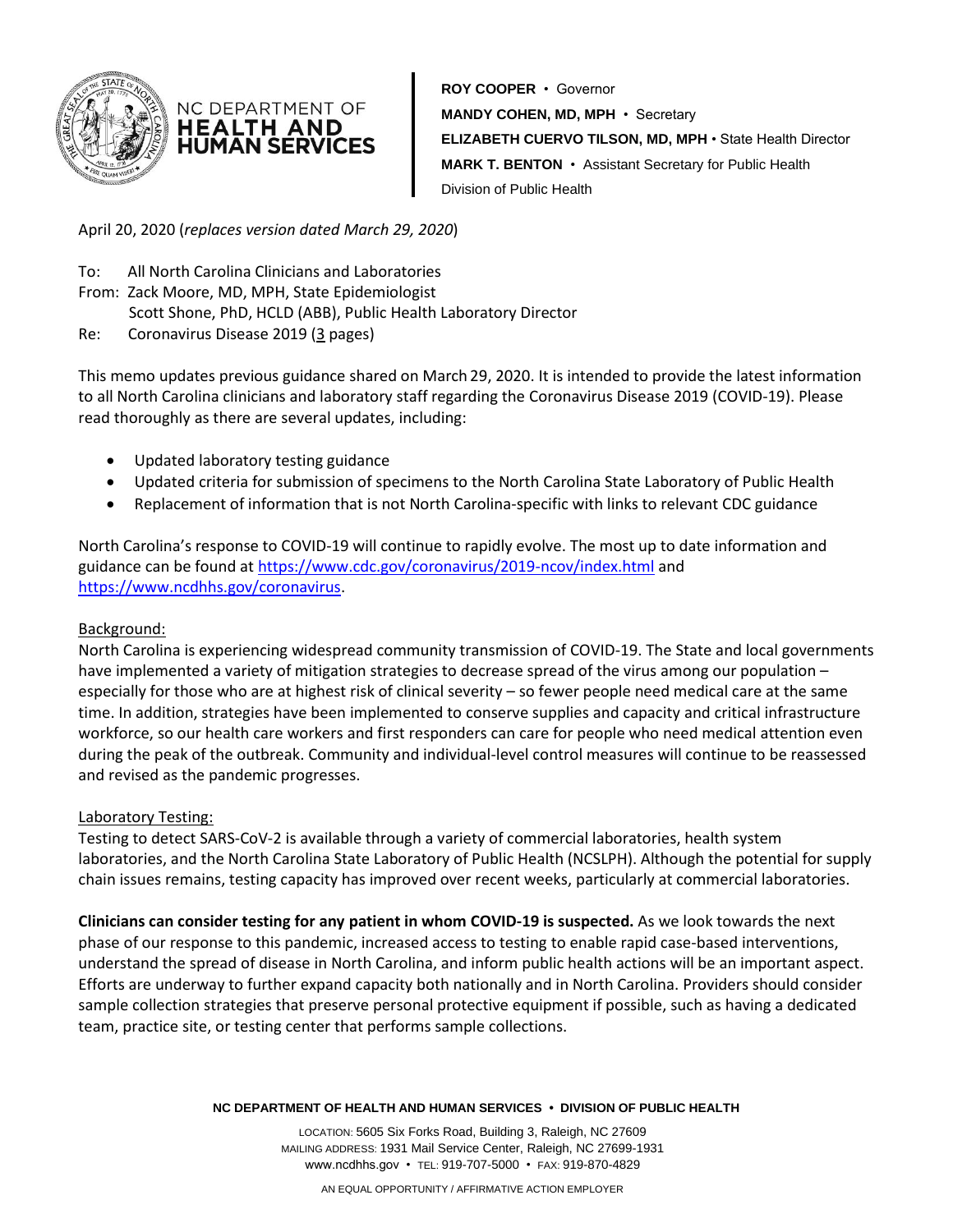Testing through commercial and health system labs should be conducted accordingly to their protocols. Testing through the NCSLPH is available for prioritized populations. Clinicians can submit specimens to NCSLPH for person with symptoms compatible with COVID-19<sup>1</sup> who are in one of the following five categories:

- 1. Hospitalized patients;
- 2. [Healthcare workers or first responders](https://slph.ncpublichealth.com/doc/FirstResponder-COVID-19-Handout-04062020.pdf) (e.g. EMS, law enforcement, fire department, military);
- 3. Patients who live in or have regular contact with a high-risk setting (e.g. long-term care facility, homeless shelter, correctional facility, migrant farmworker camp)<sup>2</sup>;
- 4. [Persons who are at higher risk of severe illness](https://www.cdc.gov/coronavirus/2019-ncov/need-extra-precautions/people-at-higher-risk.html) and for whom a clinician has determined that results would inform clinical management; and
- 5. Post-mortem specimens from patients in whom COVID-19 was suspected but not confirmed prior to  $death<sup>3</sup>$ .

To discuss testing through SLPH for patients not meeting any of these criteria, contact the Division of Public Health epidemiologist on-call line at 919-733-3419.

SLPH laboratory guidance, including guidance for specimen collection and shipping, is available at [https://slph.ncpublichealth.com/bioterrorism/2019-ncov.asp.](https://slph.ncpublichealth.com/bioterrorism/2019-ncov.asp)

In order to systematically monitor COVID-19 virus activity in North Carolina, NCSLPH will also perform testing on surveillance specimens submitted from sites participating in the NC Influenza-like Illness Surveillance Network (ILINet).

Clinicians should review and provide the [Person Under Investigation Guidance](https://files.nc.gov/ncdhhs/documents/files/covid-19/PUI-IsolationGuidance-031720--002-.pdf) [\(Spanish\)](https://files.nc.gov/ncdhhs/documents/files/covid-19/PUI_IsolationGuidance_031720_Spanish.pdf) to all patients undergoing testing and should establish a clear plan with patients to inform them of their results. If the result is positive, further public health actions including isolation and contact tracing may be required in coordination with the local health department.

Clinical Assessment and Management

- Clinicians should encourage their patients to call if they have medical concerns before seeking care in-person.
- Clinicians should use, to the extent possible, telehealth/televideo and telephone triage to assess clinical status of patients with respiratory illnesses. Telehealth/televideo and telephone triage are critical tools to allow patients with mild symptoms to have safe access to appropriate assessment, clinical guidance and follow up, and self-care information, while preventing further spread of COVID-19 or exposing patients to COVID-19 in a medical setting.
- Telehealth is broadly being covered at parity for most patients with private insurance, Medicare and Medicaid and therefore should be used whenever clinically appropriate in lieu of face-to-face encounters.
- Clinicians should use their judgment to determine if a patient has mild signs and symptoms compatible with COVID-19 (e.g., fever and cough) or more severe symptoms requiring in-person medical care (e.g. shortness of breath, difficulty breathing, chest discomfort, altered thinking, cyanosis).

<sup>1</sup> Most patients with confirmed COVID-19 have developed fever (subjective or objective) and/or symptoms of acute respiratory illness (e.g., cough, difficulty breathing).

<sup>&</sup>lt;sup>2</sup> Testing at SLPH for asymptomatic residents or staff in congregate living facilities with cases or outbreaks of COVID-19 can be considered on a case-by-case basis in consultation with local and state public health if other testing options are not available.

<sup>&</sup>lt;sup>3</sup> Post-mortem testing is not routinely requested by NC DHHS but is available for situations in which a clinician has deemed such testing appropriate and if supplies for specimen collection and transport are available. Supplies for specimen collection and transport of post-mortem specimens are not available through NCSLPH, the NC Office of the Chief Medical Examiner (OCME), or local health departments. Post-mortem specimens must be collected within 72 hours of death.